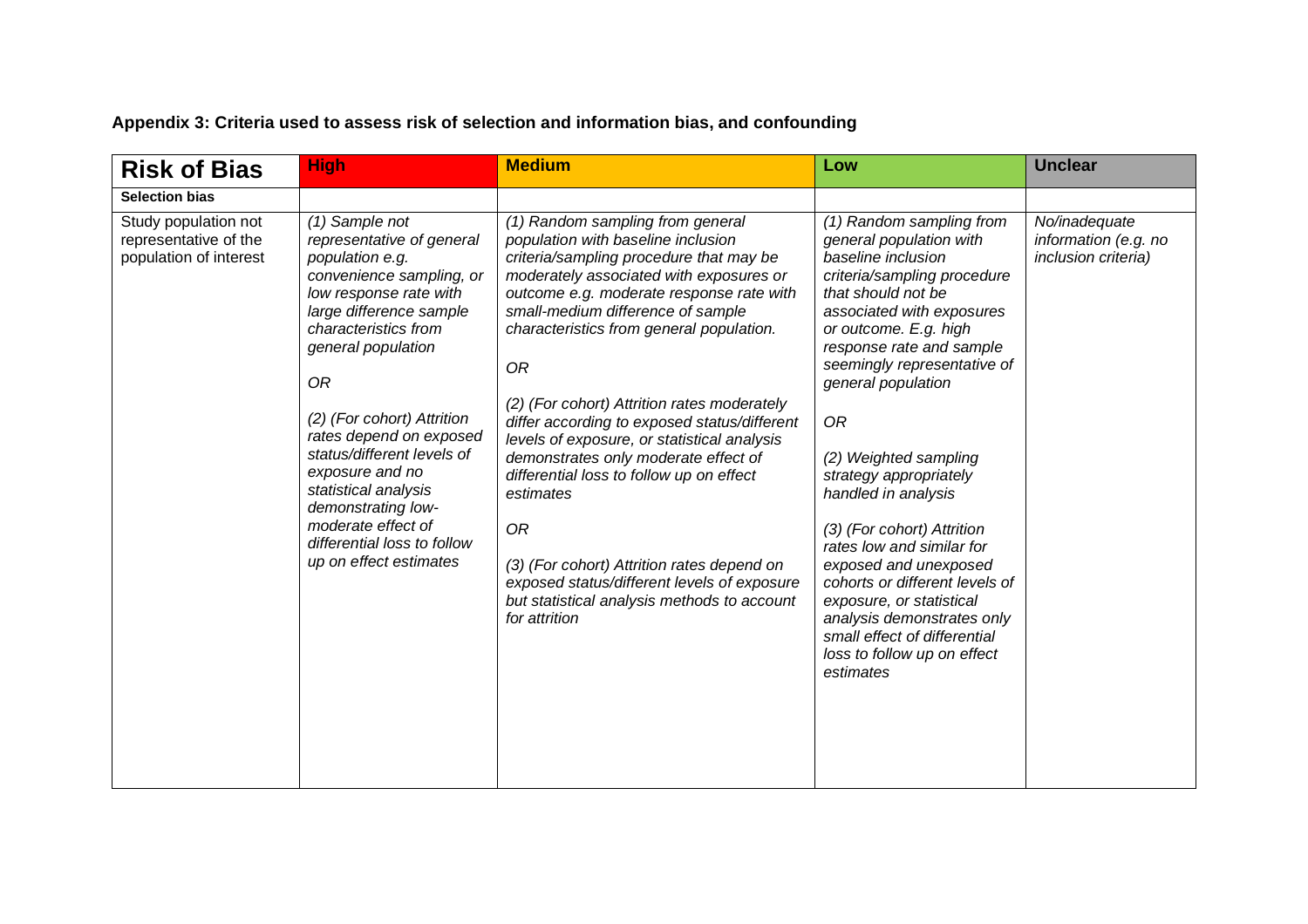| <b>Information bias</b><br>(Exposure)                                                                                                                             |                                                                                                                                                                                                                                                                  |                                                                                                                                                                                                                                                                                                                                                                                                                 |                                                                                                                                                                                                                                                                               |                                                                          |
|-------------------------------------------------------------------------------------------------------------------------------------------------------------------|------------------------------------------------------------------------------------------------------------------------------------------------------------------------------------------------------------------------------------------------------------------|-----------------------------------------------------------------------------------------------------------------------------------------------------------------------------------------------------------------------------------------------------------------------------------------------------------------------------------------------------------------------------------------------------------------|-------------------------------------------------------------------------------------------------------------------------------------------------------------------------------------------------------------------------------------------------------------------------------|--------------------------------------------------------------------------|
| Potential information<br>biases due to<br>ascertainment of<br>exposure(s) that is likely<br>to be differential<br>according to the<br>outcome<br>(multimorbidity) | Self-report in<br>circumstances likely to be<br>strongly associated with<br>outcome, such as<br>retrospective recall of<br>childhood circumstances.<br>without appropriate<br>sensitivity analyses or<br>statistical adjustments to<br>mitigate or quantify bias | (1) Self-report in circumstances unlikely to<br>be associated with outcome, such as<br>prospective data collection or objective<br>measurement<br>AND/OR<br>(2) Self-report method validated using<br>administrative or official data<br>AND/OR<br>(3) Administrative or official data used for<br>all exposures but misclassification or<br>missingness of exposure is likely to be<br>associated with outcome | Validated tool used to<br>collect information via<br>administrative or official<br>data with low risk of<br>misclassification or<br>missingness that is<br>associated with the<br>outcome (e.g. Index of<br><b>Multiple Deprivation scores)</b>                               | No/inadequate<br>information (e.g.<br>questionnaire used<br>unavailable) |
| <b>Information bias</b><br>(Outcome)                                                                                                                              |                                                                                                                                                                                                                                                                  |                                                                                                                                                                                                                                                                                                                                                                                                                 |                                                                                                                                                                                                                                                                               |                                                                          |
| Potential biases due to<br>ascertainment of<br>outcome<br>(multimorbidity) that is<br>likely to be differential<br>according to the<br>exposure(s).               | (1) Self-report based on a<br>list of fewer than 12<br>diseases<br><b>OR</b><br>(2) Tool to measure<br>multimorbidity not<br>validated or validated in a<br>very different population<br>than study sample                                                       | (1) Assessment using objective tool<br>validated in a similar population with<br>disease list including fewer than 12<br>diseases<br><b>OR</b><br>(2) Administrative data with disease list<br>including fewer than 12 diseases<br><b>OR</b><br>(3) Self-reported outcome based on a list of<br>at least 12 diseases, with validation using<br>administrative/official data                                     | (1) Assessment using<br>objective tool validated in a<br>similar population, with<br>specified list including at<br>least 12 diseases<br><b>OR</b><br>(2) Multimorbidity<br>ascertained from<br>administrative data, with<br>specified list including at<br>least 12 diseases | No/inadequate<br>information to assess<br>risk of bias                   |